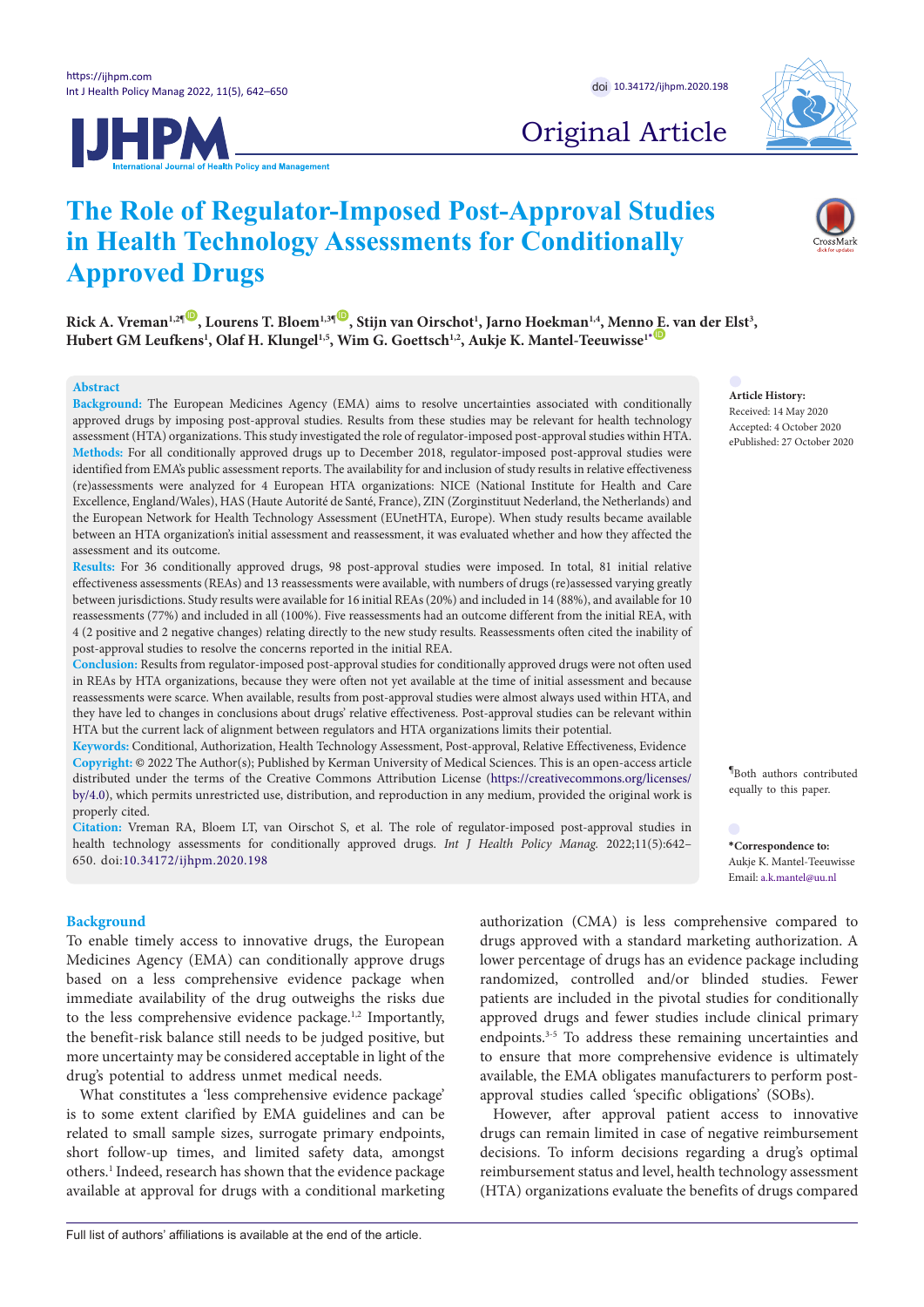# **Key Messages**

## **Implications for policy makers**

- Post-approval study results were not often included in initial relative effectiveness assessments (REAs) by health technology assessment (HTA) organizations, because initial REAs were usually already finished when post-approval study results became available.
- Post-approval study results were almost always included in REA reassessments, but REA reassessments were scarce.
- Post-approval study results have affected the outcomes of REA reassessments in certain cases either because they resolved major concerns or because they were not able to confirm the prospected relative benefits from the initial REA.
- Regulators and HTA organizations should coordinate post-approval study requirements to improve the relevance of regulator-imposed postapproval studies for HTA.
- HTA organizations should develop processes to systematically evaluate whether and when reassessments are needed and to better align with post-approval regulatory processes.

## **Implications for the public**

Innovative drugs can receive a conditional marketing authorization (CMA) based on relatively limited evidence. After conditional approval, the European Medicines Agency (EMA) obligates the manufacturer to perform more studies. Such studies can produce results that may also be relevant for reimbursement authorities. This study shows that such post-approval study results were often not available at time of initial reimbursement decision-making. When they were available they were often used. In reimbursement reassessments ( $n = 13$ ), if post-approval study results were available (10/13; 77%), they were always included (10/10; 100%). In some (5/10; 50%) of these cases, the reports of reimbursement agencies stated that inclusion of new study results warranted changes to reimbursement recommendations. Patients could benefit more from results of these studies when the EMA and reimbursement agencies align their processes.

to jurisdiction-specific alternative treatments.<sup>6</sup> These evaluations include relative effectiveness assessments (REAs), together with other HTA considerations. Since the evaluation of efficacy – and, to a lesser extent, safety – by regulators has similarities to REAs performed by HTA organizations, both organizations exhibit similar preferences regarding evidence suitable for their assessments.<sup>7-12</sup> Nevertheless, the acceptance of less comprehensive evidence for CMA drugs by regulators may not be acceptable for reimbursement decision-making by HTA organizations.13 Ideally, regulators and HTA organizations would coordinate their post-approval evidence needs so that results from SOBs can inform HTA reassessments. It is currently unclear to what extent postapproval evidence has informed HTA decision-making.

Eighty-seven percent of CMA drugs approved between 2006 and 2016 did not receive unrestricted positive reimbursement recommendations.14 Negative reimbursement recommendations lead to patient access being delayed, limited or entirely absent, depending on the jurisdiction. For this reason, regulators and HTA organizations have emphasized the relevance of alignment of their processes and evaluations.<sup>15</sup> Although some HTA organizations have processes in place to conditionally reimburse drugs, these processes are currently not aligned with the EMA conditional approval pathway. Considering that SOBs are in place to ensure comprehensive evidence becoming available, their results could affect reimbursement recommendations and subsequent patient access. However, the execution of SOBs takes time.<sup>16,17</sup> Thus, results from SOBs may be particularly relevant for HTA reassessments as opposed to initial evaluations. The extent to which results of post-approval studies inform HTA recommendations has never been studied.

Thus, this study investigated if results from regulatorimposed post-approval studies (ie, SOBs) for conditionally approved drugs were used by HTA organizations within REAs and if so, how these studies have affected the assessments.

## **Methods**

## Included Drugs and Jurisdictions

A retrospective analysis of EMA and HTA reports was performed. All drugs conditionally approved between March 2006 (the start date of the CMA scheme) and December 2018 were included. Included HTA organizations were major European HTA jurisdictions that systematically publish full initial HTA reports and reassessment reports on their websites in a language understood by the investigators, being: England + Wales (National Institute for Health and Care Excellence, NICE), France (Haute Autorité de Santé, HAS), the Netherlands (Zorginstituut Nederland, ZIN) and the European Network for Health Technology Assessment (EUnetHTA). HTA reports were retrieved by searching agencies' websites for the drug generic and brand name and were included until June 2019, to allow time for HTA decision-making after drug approval. Vaccines were excluded because HTA organizations assess vaccines differently from other drugs.

# Data Extraction

To investigate the role of SOBs in REAs, data was extracted for regulatory evaluations and HTA initial assessments and reassessments.

We recorded general characteristics of drugs including drug name, indication, therapeutic category, orphan status at conditional approval, CMA date (European Commission decision), marketing authorization conversion date (if applicable), and whether the drug had undergone accelerated assessment by the EMA. Drug regulatory data on pivotal observational and interventional studies submitted for approval and to fulfil post-approval SOBs were retrieved from the European public assessment reports. The number of pivotal studies evaluated for approval of the drug and the included primary endpoints within these pivotal studies were recorded. Primary endpoints were categorized as surrogate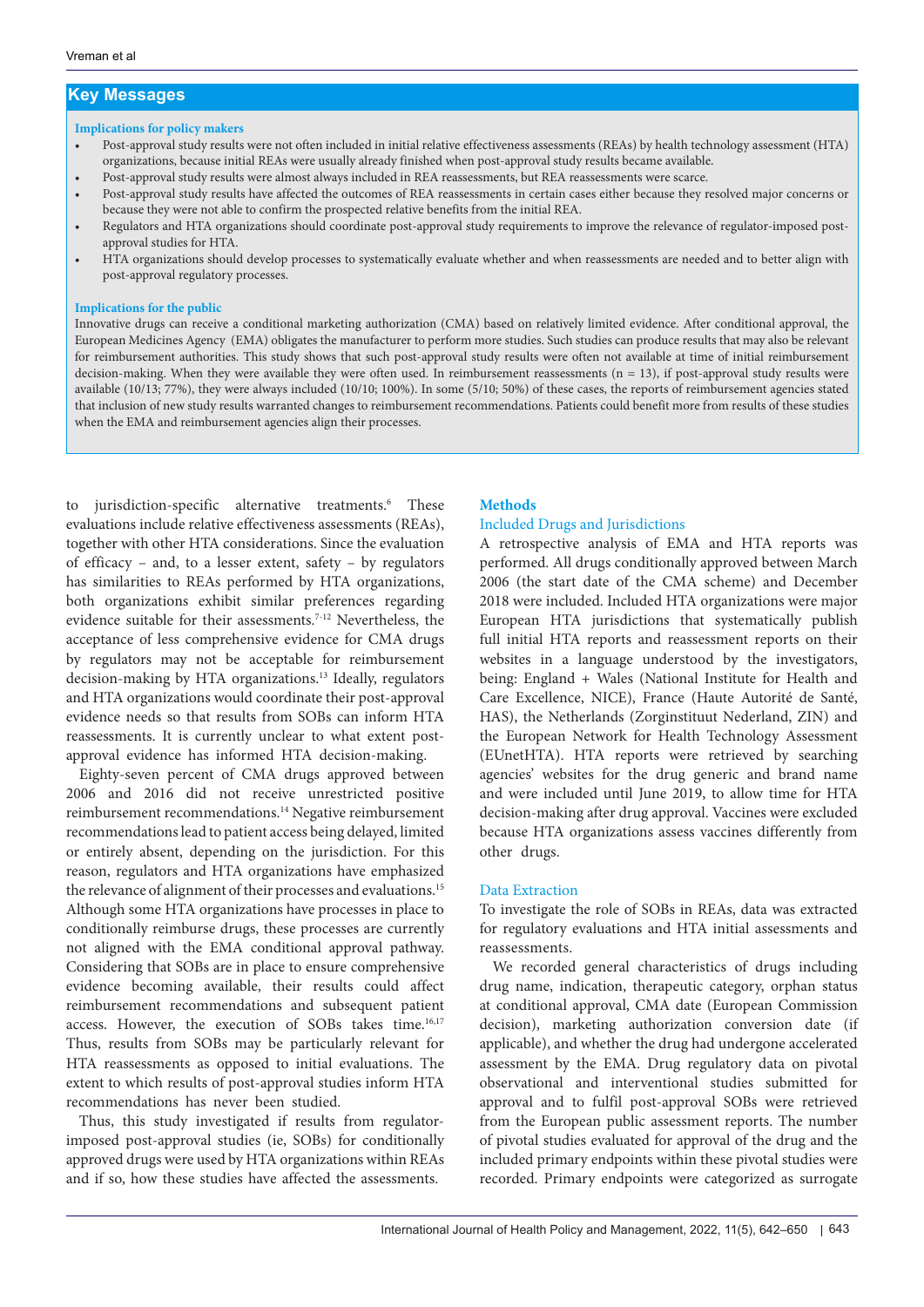or clinical efficacy endpoints, or safety endpoints based on the information provided by the European public assessment report and on previous literature describing the type of endpoints in pivotal studies for conditionally approved drugs.<sup>18</sup>

Considering post-approval studies, all SOBs were extracted from EMA documents following previously published procedures.17 The number of SOBs per drug and their original due dates and final submission dates (if applicable) were recorded. The objective of the SOB (addressing, efficacy, safety or other), type of obligation (clinical trial or other) and its status at approval were also recorded. Again, the primary endpoints for those SOBs entailing clinical trials were categorized as surrogate, clinical or safety.

Data on HTA considerations and conclusions regarding relative effectiveness were retrieved from published HTA reports – including initial assessments as well as reassessments – each matching the initial CMA indication. HTA recommendations that were not substantiated by a consideration of the clinical evidence were excluded (eg, a negative recommendation because no dossier was submitted by the manufacturer). When the CMA concerned multiple indications that were considered separately by HTA organizations, all were included independently. The same approach was applied when HTA organizations split a single indication into recommendations for 2 or more subpopulations. From HTA reports, the dates of the initial assessment and reassessments were recorded, as well as the outcome of the REA and whether the assessments included a discussion of the (lack of) results from completed SOBs.

# Data Analysis

First, descriptive statistics were used to describe drug, pivotal study and SOB characteristics.

Second, based on the dates of included HTA reports, SOB results were categorized as being available for HTA organizations  $(y/n)$  in initial REAs as well as in reassessments and it was analyzed whether available SOB results were included by HTA organizations. For initial REAs, the proportions of positive and negative recommendations were compared between those REAs including SOB results and those not including SOB results. To that end, the outcomes of the REAs were categorized into lesser effectiveness, equal effectiveness and higher effectiveness compared to jurisdiction-specific alternative treatments, in line with previous work.<sup>19,20</sup> When REAs did not include SOBs even though they were already available at the time of HTA decision, it was assessed whether the REA process was already ongoing when SOB results became available. If so, these indications were categorized as having no SOBs available yet.

Finally, the contributing role of SOB results was assessed by investigating the initial and reassessment REA reports for those drugs that had initial assessments that did not include results from SOBs while the reassessments did. HTA organizations' major concerns on the clinical evidence were extracted from the reports' summary statements. From the reassessment reports, statements were extracted about SOB results affecting the assessments and/or assessment outcomes

by resolving or not resolving any or all of the major concerns. Major concerns were – in line with previous work – classified into categories related to the trial validity, the patient population, comparative effects, and the relevance of the endpoints and the drug's effect size on those endpoints.<sup>21-23</sup> Possible changes to REA outcomes were assessed based on the REA categories used within each jurisdiction.

## **Results**

# Characteristics of Included Drugs, Pivotal Studies and Specific **Obligations**

Forty drugs have been conditionally approved between January 2006 and December 2018. Three of them were vaccines, and one of them was not assessed by any HTA organization, giving a final cohort of 36 drugs. [Table 1](#page-3-0) shows characteristics of these drugs and associated pivotal studies and SOBs. The majority of drugs (53%) were approved based on a single pivotal study. In total, 59 pivotal trials supported the drug approvals. The EMA imposed 98 SOBs for the 36 included drugs. For 17 drugs (47%), only 1 SOB was imposed.

# Inclusion of Health Technology Assessment Reports

[Figure 1](#page-4-0) shows the inclusion flowchart of HTA reports for all 36 drugs. In total, 94 HTA recommendations were included, of which 81 were initial assessments and 13 were reassessments. HAS evaluated all drugs, but all other jurisdictions evaluated only a part of the cohort. NICE evaluated 23 drugs, ZIN 16 and EUnetHTA only 1 drug. There was a second report from EUnetHTA (for pazopanib), but the report emphasized that it was not suited for decision-making as it was used to test the EUnetHTA core model. It was therefore excluded from this study. In one occasion NICE split the indication into 2 recommendations. This was the case for 4 drugs for HAS. Reassessments were available for 3 indications (13%) for NICE, 9 (23%) for HAS and for 1 indication (6%) for ZIN. Figure S1 shows the outcomes of the initial REAs of the included HTA organizations (see [Supplementary file 1](#page-7-0)).

# Availability and Inclusion of Specific Obligations in REAs

[Figure 2](#page-4-1) shows a flowchart of the inclusion of SOBs in initial REAs and in reassessments. SOB results were available for 16 (20%) of 81 initial REAs. Of these 16, 14 (88%) included the available SOB results. SOB results were available for 10 (77%) of all 13 reassessments. All 10 (100%) included those SOB results. Overall, SOBs were included in 24 of 26 cases where they were available (92%). For one of the 10 reassessments that included SOB results the initial assessment already included those results. The availability and inclusion of SOBs in REAs is graphically presented in [Figure 3](#page-5-0). It shows for all 36 drugs the major events within regulation (conditional and standard marketing authorization, SOB completion dates) and HTA (assessments and reassessments). For HTA events, the figure also indicates whether the EMA SOBs were considered in the assessment (yes/no, if available). Nineteen drugs had their CMA converted to a standard marketing authorization. For 4 of these drugs, an HTA reassessment existed that was not already ongoing at the time of conversion (3 from HAS and 1 from ZIN). All 4 included the available SOB results.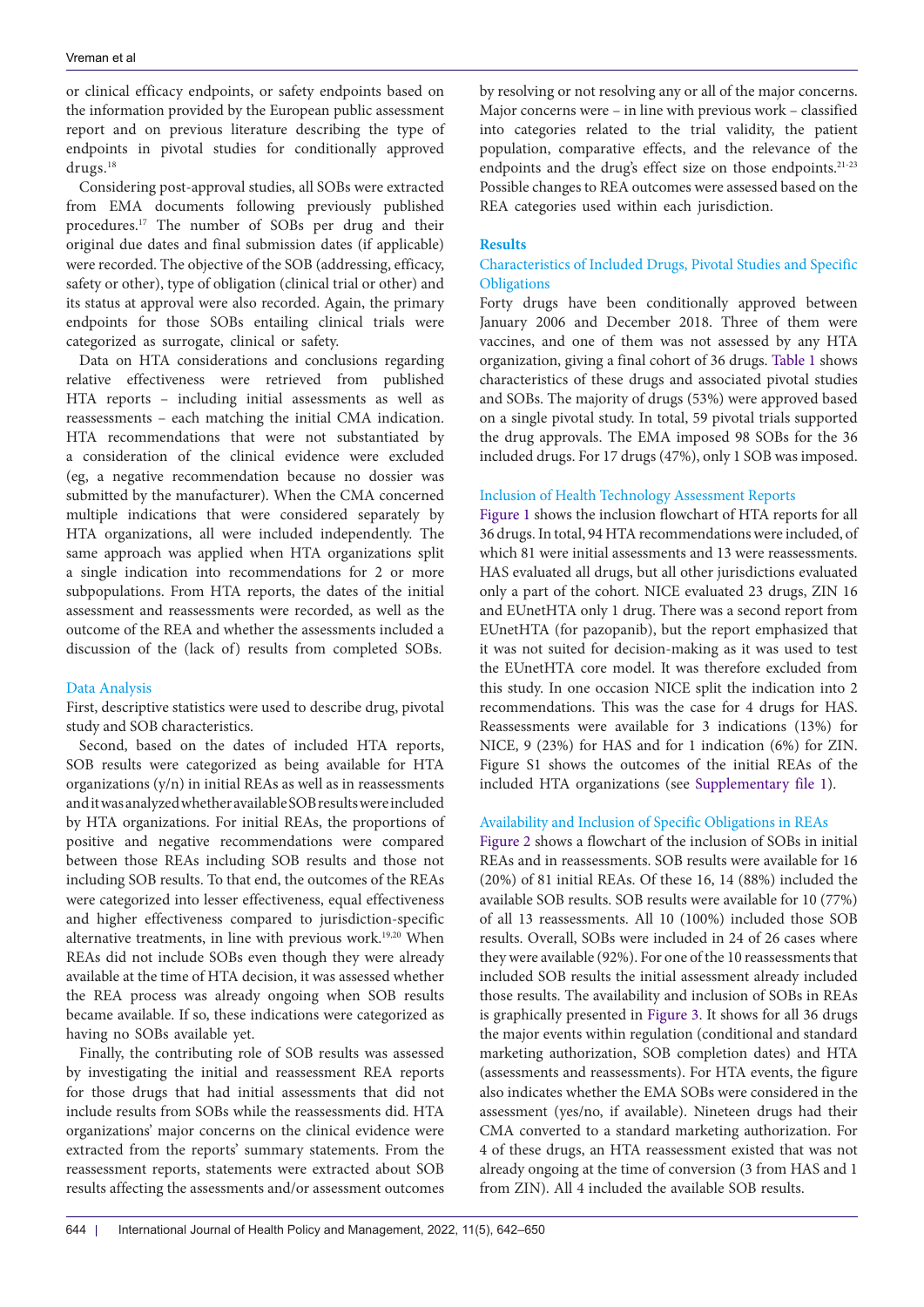Chemical.

<span id="page-3-0"></span>**Table 1.** Drug and Trial Characteristics of the 36 Included Drugs

|                                                                                                     | No. (%) |  |  |  |  |  |  |  |
|-----------------------------------------------------------------------------------------------------|---------|--|--|--|--|--|--|--|
| <b>Drug Characteristics</b>                                                                         |         |  |  |  |  |  |  |  |
| Therapeutic category (based on ATC code)                                                            |         |  |  |  |  |  |  |  |
| Alimentary tract and metabolism                                                                     | 1(3)    |  |  |  |  |  |  |  |
| Systemic hormonal preparations                                                                      | 1(3)    |  |  |  |  |  |  |  |
| Anti-infectives                                                                                     | 6 (17)  |  |  |  |  |  |  |  |
| Antineoplastic agents                                                                               | 23 (64) |  |  |  |  |  |  |  |
| Musculo-skeletal system                                                                             | 2(6)    |  |  |  |  |  |  |  |
| Nervous system                                                                                      | 2(6)    |  |  |  |  |  |  |  |
| Sensory organs                                                                                      | 1(3)    |  |  |  |  |  |  |  |
| Orphan designation at conditional approval                                                          | 22 (61) |  |  |  |  |  |  |  |
| Converted to standard marketing authorization at 31-12-2018                                         | 19 (53) |  |  |  |  |  |  |  |
| Number of pivotal trials per drug                                                                   |         |  |  |  |  |  |  |  |
| $\mathbf{1}$                                                                                        | 19 (53) |  |  |  |  |  |  |  |
| 2                                                                                                   | 11 (31) |  |  |  |  |  |  |  |
| 3                                                                                                   | 6 (17)  |  |  |  |  |  |  |  |
| Number of drugs with at least one study with a clinical primary<br>endpoint at conditional approval | 1(3)    |  |  |  |  |  |  |  |
| Number of SOBs per drug                                                                             |         |  |  |  |  |  |  |  |
| 1                                                                                                   | 17 (47) |  |  |  |  |  |  |  |
| $\overline{2}$                                                                                      | 9 (25)  |  |  |  |  |  |  |  |
| 3                                                                                                   | 2 (6)   |  |  |  |  |  |  |  |
| 4                                                                                                   | 4 (11)  |  |  |  |  |  |  |  |
| 5                                                                                                   | 2(6)    |  |  |  |  |  |  |  |
| ≥6                                                                                                  | 2 (6)   |  |  |  |  |  |  |  |
| Number of drugs with SOBs with clinical primary endpoints                                           | 9 (25)  |  |  |  |  |  |  |  |
| <b>Characteristics of Pivotal Trials</b>                                                            |         |  |  |  |  |  |  |  |
| Total number of pivotal trials                                                                      | 59      |  |  |  |  |  |  |  |
| Endpoints included in pivotal trials                                                                |         |  |  |  |  |  |  |  |
| Clinical primary endpoints                                                                          | 1(2)    |  |  |  |  |  |  |  |
| Surrogate primary endpoints                                                                         | 56 (95) |  |  |  |  |  |  |  |
| Safety endpoints                                                                                    | 2 (3)   |  |  |  |  |  |  |  |
| <b>Characteristics of SOBs</b>                                                                      |         |  |  |  |  |  |  |  |
| <b>Total number of SOBs</b>                                                                         | 98      |  |  |  |  |  |  |  |
| SOBs fulfilled at 31-12-2018                                                                        | 77 (79) |  |  |  |  |  |  |  |
| SOB is meant to provide insight in                                                                  |         |  |  |  |  |  |  |  |
| Efficacy                                                                                            | 5 (5)   |  |  |  |  |  |  |  |
| Efficacy and safety                                                                                 | 75 (77) |  |  |  |  |  |  |  |
| Safety                                                                                              | 8 (8)   |  |  |  |  |  |  |  |
| Other                                                                                               | 10 (10) |  |  |  |  |  |  |  |
| Type of SOB                                                                                         |         |  |  |  |  |  |  |  |
| Clinical trial (final analysis)                                                                     | 66 (67) |  |  |  |  |  |  |  |
| Clinical trial (interim analysis)                                                                   | 11 (11) |  |  |  |  |  |  |  |
| Other                                                                                               | 21 (21) |  |  |  |  |  |  |  |
| Status of clinical trials as SOBs at approval ( $N = 77$ )                                          |         |  |  |  |  |  |  |  |
| Already ongoing                                                                                     | 50 (65) |  |  |  |  |  |  |  |
| New study                                                                                           | 27 (35) |  |  |  |  |  |  |  |
| Endpoints included in clinical trials as SOBs ( $N = 77$ )                                          |         |  |  |  |  |  |  |  |
| Clinical primary endpoints                                                                          | 13 (17) |  |  |  |  |  |  |  |
| Surrogate primary endpoints                                                                         | 57 (74) |  |  |  |  |  |  |  |
| Safety primary endpoints                                                                            | 7 (9)   |  |  |  |  |  |  |  |
| Abbreviations: SOB, specific obligation; ATC, Anatomical Therapeutic                                |         |  |  |  |  |  |  |  |

The median time from CMA to standard marketing authorization was 1095 days ( $N=19$ , IQR=572-1909) The median time from CMA to initial HTA recommendation was 520 days for NICE (N=23, IQR=245-1416), 219 days for HAS  $(N=36, IQR=144-410), 249$  days for ZIN  $(N=16, IQR=110-$ 523), and 372 days for EUnetHTA ( $N=1$ ). The median time from conversion to a standard marketing authorization to reassessment was 176 days for HAS ( $N = 3$ ,  $IQR = 142-1132$ ) and 283 days for ZIN  $(N=1)$ .

Outcomes of the initial REAs seemed similar between the drugs for which SOB results were available and included  $(N=14)$  and those for which they were either available but not included or not available at all  $(N=67)$ ; 10/14 (71%) versus 43/67 (64%) were positive and 2/14 (14%) versus 11/67 (16%) were negative, see Figure S2.

# Role of Specific Obligation Results in Relative Effectiveness **Assessments**

To assess the role of results from SOBs on REA reassessments, dossiers were analyzed for drugs for which the initial REA did not include results from SOBs while the reassessment did. As shown in [Figure 2,](#page-4-1) of all 13 reassessments, nine met this criterion. [Table 2](#page-6-0) shows the initial assessment and reassessment outcomes for all nine drugs and the main concerns that impacted the result of the REA.

Higher relative benefit at reassessment versus initial assessment was established for 2 drugs: osimertinib (Tagrisso®) and pazopanib (Votrient®), by HAS. In each case a lack of established comparative effects was the main factor impacting the initial assessment. Therefore, non-inferiority could not yet be established for pazopanib and superiority not for osimertinib. The results from the imposed SOBs established non-inferiority for pazopanib and superiority although only minor—for osimertinib.

Lower relative benefit at reassessment versus initial assessment was established for 3 drugs: ataluren (Translarna®), blinatumomab (Blincyto®) and ofatumumab (Arzerra®), by HAS. For ataluren, the initial assessment explicitly stated that even though there were major concerns, the drug was given the benefit of the doubt due to a lack of alternatives. The SOB results did not resolve the concerns of HAS. For blinatumomab, the prospective benefit for a patient population with a medical need was established as moderate awaiting a comparative trial. The SOB resolved this lack, but the effects were judged as less impressive than expected, resulting in a conclusion of minor benefit. For ofatumumab, the SOB did not resolve any of the major concerns, but in the meantime alternative treatments had been approved for the same indication which led to downgrading of the benefit of ofatumumab.

Equal relative benefit at reassessment versus initial assessment was established for 4 drugs: crizotinib (Xalkori®) by NICE, darunavir (Prezista®) and panitumumab (Vectibix®) by HAS, and fampridine (Fampyra®) by ZIN. For 2 (crizotinib and darunavir), the concerns were not regarded as major, resulting in positive REA conclusions in the initial assessments. The SOB results, based on longer follow-up of the pivotal trials at approval, did not change that. Notably,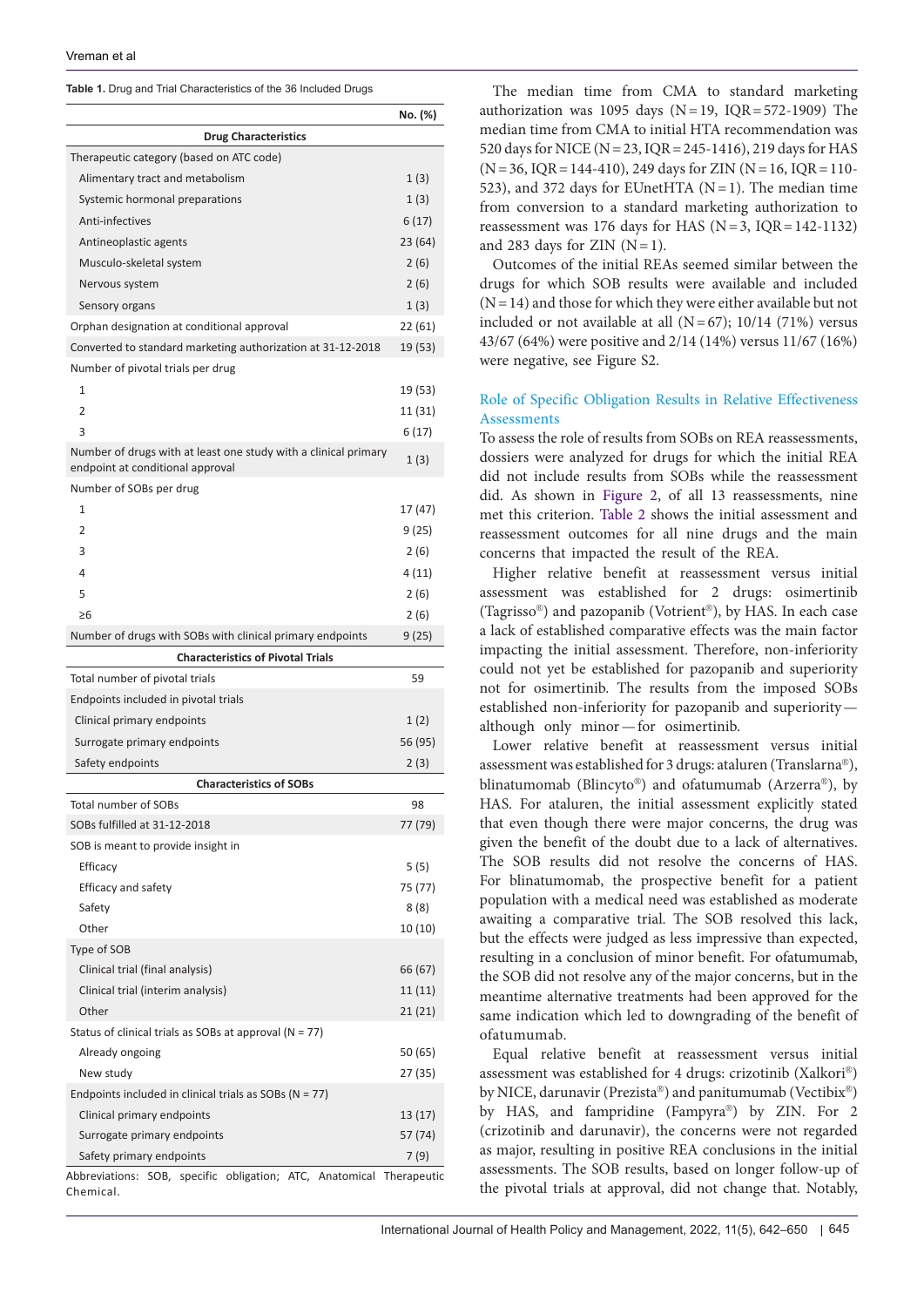<span id="page-4-0"></span>

Figure 1. Inclusion Flowchart for the REAs of All Included HTA Organizations. Abbreviations: REAs, relative effectiveness assessments; HTA, health technology assessment; NICE, National Institute for Health and Care Excellence; HAS, Haute Autorité de Santé; ZIN, Zorginstituut Nederland; EUnetHTA, European Network for Health Technology Assessment.

the NICE reassessment of crizotinib considered the longer follow-up of overall survival data, but used this mostly to update the cost-effectiveness model. For the other 2 drugs (panitumumab and fampridine), it was explicitly mentioned

<span id="page-4-1"></span>

**Figure 2.** Availability for and Inclusion of SOBs in Initial and Subsequent REAs. Abbreviations: REAs, relative effectiveness assessments; SOBs, specific obligations.

that the SOB results did not resolve the major concerns even though for both drugs the SOBs included a newly initiated study.

## **Discussion**

This study aimed to investigate if results from regulatorimposed post-approval studies (ie, SOBs) for conditionally approved drugs were used by HTA organizations within REAs and if so, how these studies have affected reassessments.

Our findings indicate that HTA organizations almost always included results of SOBs for conditionally approved drugs in their assessments, if those results were available at the time of assessment. However, these were only available in a minority of cases, because most initial REAs were performed before any results from SOBs were available. Furthermore, because HTA reassessments were relatively uncommon, most results from SOBs that became available after the initial HTA recommendation were not used within any REA.

In those cases where SOB results became available between the initial assessment and a reassessment, they had variable effects on HTA recommendations. In 4 cases (44%), SOB results directly led to reassessment conclusions that were different from the initial REA. A lack of established comparative effects was most often the major concern resolved by SOBs. In each case these concerns were resolved through newly initiated studies rather than continuations or extensions of pivotal trials. Depending on how convincing the effect sizes were in the SOB results in relation to what was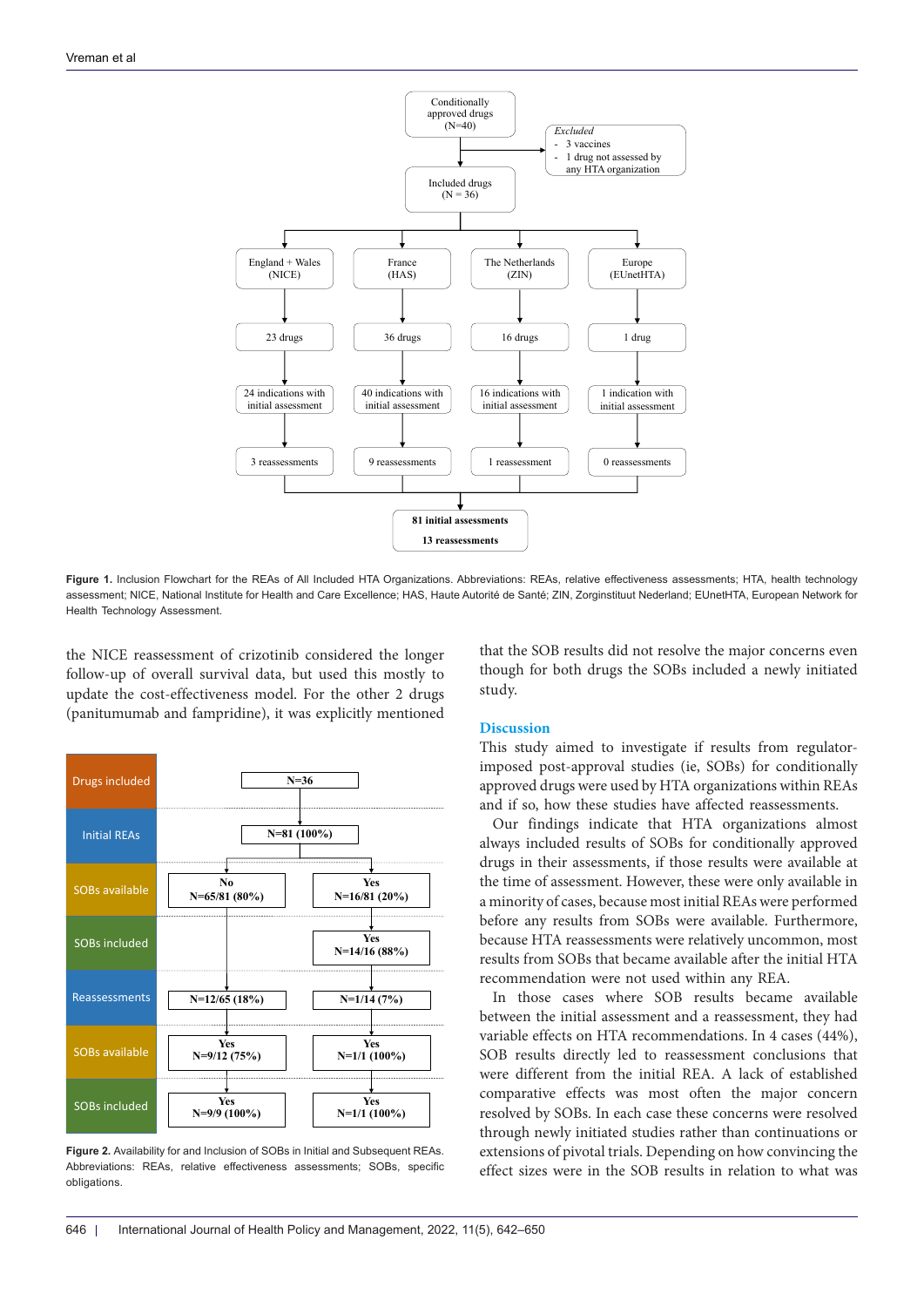<span id="page-5-0"></span>

**Figure 3.** Timeline of Drug Regulatory Decisions and HTAs for Conditionally Approved Drugs. The colors indicate whether results from SOBs were considered during HTA. Abbreviations: HTA, health technology assessment; CMA, conditional marketing authorization; SMA, standard marketing authorization; SOB, specific obligation; NICE, National Institute for Health and Care Excellence; HAS, Haute Autorité de Santé; ZIN, Zorginstituut Nederland; EUnetHTA, European Network for Health Technology Assessment.

\* Ex vivo expanded autologous human corneal epithelial cells containing stem cells (Holoclar®). \*\* Allogeneic T cells genetically modified with a retroviral vector encoding for a truncated form of the human low affinity nerve growth factor receptor (ΔLNGFR) and the herpes simplex I virus thymidine kinase (HSV-TK Mut2) (Zalmoxis®).

HAS performed nine reassessments, NICE three, and ZIN only one.

hypothesized in the initial REA, the relative benefit was either upgraded or downgraded in the reassessment. In the other 5 cases, SOB results did not change the REA. In 2 cases this was because there were no major concerns to be solved by the SOB and in the other 3 cases the SOB results did not adequately resolve the major concerns from the initial REA. For one of those 3 cases, the reassessment REA outcome was nonetheless different from the initial REA, due to factors independent of the assessed drug or the SOB results.

## Implications

The lack of initial REAs that included SOB study results was expected given the sequence and timing of regulatory evaluations and HTAs in the drug lifecycle: most initial REAs are already finished by the time any post-approval study results become available. Current initiatives between the 2 stakeholders regarding data sharing and parallel evaluations will likely further shorten the timing between regulatory evaluations and HTA.15,24 To ensure incorporation of relevant post-approval study results in HTA decisions, a more systematic approach to reassessments by HTA organizations

could therefore be appropriate. Currently, there is a clear misalignment between both stakeholders regarding postapproval processes. Regulators review the CMA annually and aim to ultimately convert the CMA status to a standard marketing authorization, while HTA reassessments of relative effectiveness are scarce and rarely timed after the moment of conversion to standard marketing authorization.

Our results also indicate that large differences are present in the (re)assessment procedures of the included HTA organizations. HAS aims to evaluate all drugs, while NICE and ZIN have risk-based selection procedures to decide which drugs they will assess. HAS has a procedure for reassessments that dictates reassessments every 5 years, or when new evidence warrants it. However, the reassessments performed by HAS for our cohort of drugs often included only an assessment of the actual benefit (to determine whether the drug should remain on the positive reimbursement list), while no reevaluation of relative effectiveness was performed. Therefore we could not include these reassessments in our analysis. Similarly, NICE can set a date for reassessment during the initial evaluation when this is warranted, or, if no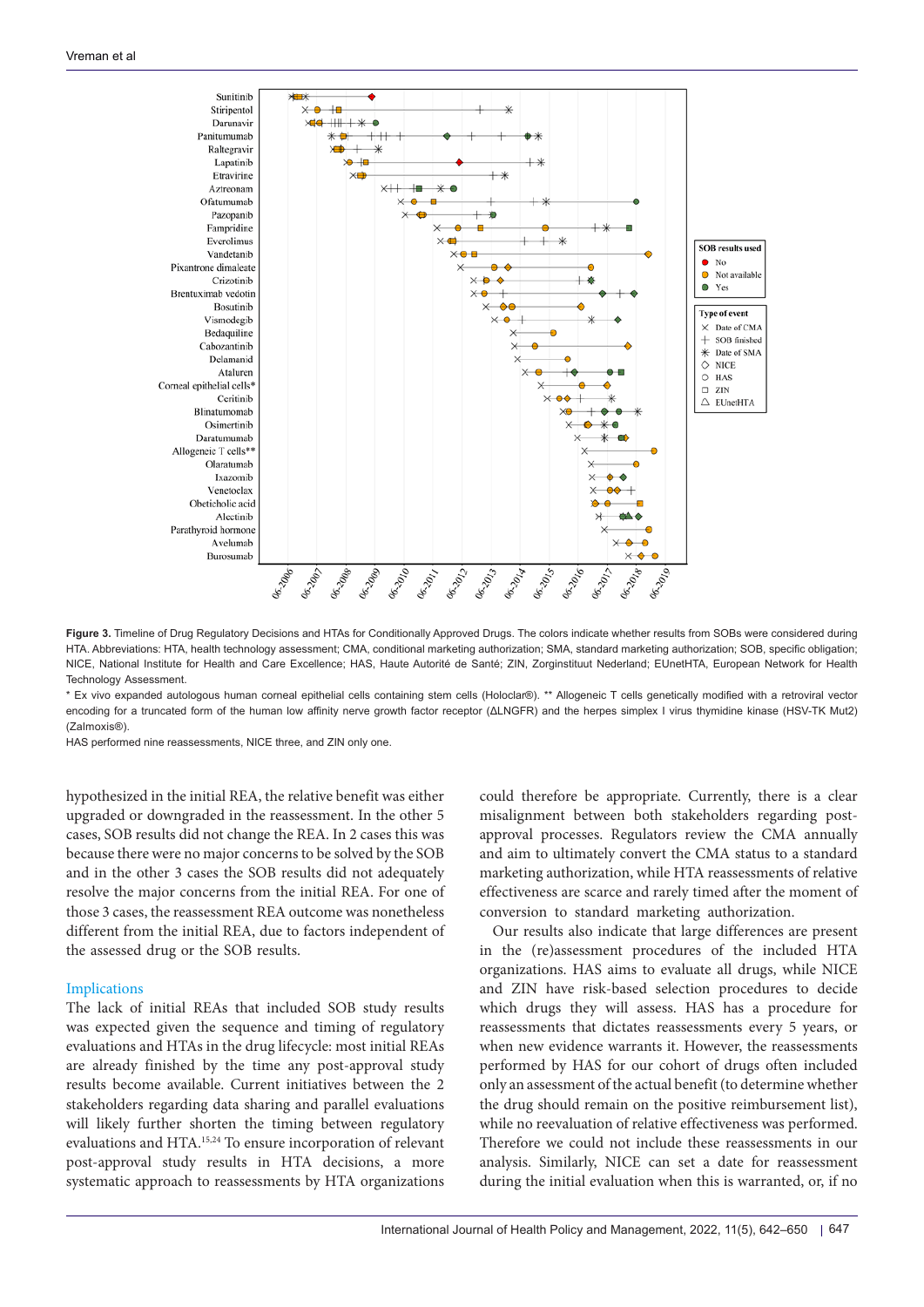|              | <b>Drug</b>  | <b>HTA Organization</b> | Assessment   | Relative Benefit Trial Validity Population |  | Comparator | <b>Effect Size/Endpoints</b> |
|--------------|--------------|-------------------------|--------------|--------------------------------------------|--|------------|------------------------------|
| Higher       | Osimertinib  | <b>HAS</b>              | Primary      | Absent                                     |  |            |                              |
|              |              |                         | Reassessment | Minor                                      |  |            |                              |
|              | Pazopanib    | HAS                     | Primary      | Insufficient                               |  |            |                              |
|              |              |                         | Reassessment | Absent                                     |  |            |                              |
| Lower        | Ataluren     | HAS                     | Primary      | Minor                                      |  |            |                              |
|              |              |                         | Reassessment | Absent                                     |  |            |                              |
|              | Blinatumomab | <b>HAS</b>              | Primary      | Moderate                                   |  |            |                              |
|              |              |                         | Reassessment | Minor                                      |  |            |                              |
|              | Ofatumumab   | HAS                     | Primary      | Absent                                     |  |            |                              |
|              |              |                         | Reassessment | Insufficient                               |  |            |                              |
| No<br>change | Crizotinib   | <b>NICE</b>             | Primary      | Positive                                   |  |            |                              |
|              |              |                         | Reassessment | Positive                                   |  |            |                              |
|              | Darunavir    | HAS                     | Primary      | Moderate                                   |  |            |                              |
|              |              |                         | Reassessment | Moderate                                   |  |            |                              |
|              | Fampridine   | ZIN                     | Primary      | Negative                                   |  |            |                              |
|              |              |                         | Reassessment | Negative                                   |  |            |                              |
|              | Panitumumab  | HAS                     | Primary      | Absent                                     |  |            |                              |
|              |              |                         | Reassessment | Absent                                     |  |            |                              |

<span id="page-6-0"></span>**Table 2.** Initial and Reassessment REA Outcomes and Main Critique Points of HTA Organizations for the 9 Drugs for Which SOB Results Became Available Between the Initial Assessment and the Reassessment

Abbreviations: REAs, relative effectiveness assessments; SOBs: specific obligations; HTA, health technology assessment; NICE, National Institute for Health and Care Excellence; HAS, Haute Autorité de Santé, France; ZIN, Zorginstituut Nederland.

HAS = France, NICE = England + Wales, ZIN = The Netherlands. HAS categories that equal a positive REA (higher effect) are minor, moderate and substantial benefit. Absent for HAS means equal effectiveness and insufficient means a negative REA (less effective). The red color means a negative impact of this aspect on the REA and the green color a positive impact. Grey stands for this aspect not being discussed as a main critique point.

date is set, checks for new evidence every 5 years. Again, for the drugs included in our analysis often NICE screened the evidence and found a reassessment was not necessary. ZIN can reevaluate drugs, and had a reassessment procedure for a selection of (expensive) inpatient drugs from 2006-2014. No systematic reassessment procedure currently exists and reassessments are rare. Reassessments can also be requested by manufacturers, but because many initial REAs are already positive, there may not be many. Indeed, in our study, for most indications for which a reassessment was performed, the initial REA indicated a lack of or little added benefit. There might also be an underreporting of reassessments when REA outcomes remain unchanged. Other factors, for example capacity restraints, may also contribute to the scarcity of reassessments. Further development of targeted reassessment processes – in line with the timing of evidence development and conversion of conditional to standard marketing authorization – for all HTA organizations can facilitate alignment between HTA reassessments and the CMA process of the EMA. Though EUnetHTA assessments for conditionally approved drugs were found to be extremely rare, EUnetHTA has evaluated some CMA drugs approved after the inclusion timeframe of this study (eg, polatuzumab vedotin and crizanlizumab). Besides joint assessments, EUnetHTA may play an important role in the standardization of reassessment processes throughout Europe. A good starting point may be the EUnetHTA report on the criteria to select and prioritize health technologies for additional evidence generation. Full alignment on reassessment processes is nevertheless unlikely for the near future because reassessments may also be triggered by cost aspects or by revisions to national confidential pricing arrangements or treatment guidelines.

The changes in HTA recommendations as a consequence of the availability of results from SOBs indicate that postapproval evidence can be relevant for HTA organizations. However, our study also indicates that in some cases worries about the quality or relevance of SOB results limited their impact. Lack of study quality or inadequacies in the patient populations, comparators or endpoints have been shown to result in evidence not being helpful for the assessment of relative effectiveness.<sup>22</sup> Previous studies have also highlighted that data requirements from HTA organizations often go beyond requests made by the EMA.<sup>25</sup> Early agreement between regulators and HTA organizations regarding appropriate post-approval study requests could lead to study results that are more helpful for HTA organizations.<sup>26</sup> It has already been shown that regulators and HTA organizations can agree on the most appropriate characteristics for preapproval studies.<sup>27,28</sup> Possibly, a similar coordinated approach throughout the entire drug lifecycle could facilitate postapproval evidence generation. However, firm conclusions about the potential impact of post-approval study results are impossible due to the small number of HTA reassessments.

The adequate and timely completion of post-approval studies can be another area for coordination. Research has shown that SOBs are often delayed, changed, or not finished at all.<sup>16,17</sup> Coordination between regulators and HTA organizations regarding timing and content of (re)evaluations could provide incentives for timely finishing SOBs. Such coordination requires HTA organizations to be free to vary their timing of reassessments.

This study focused solely on REAs, but HTA organizations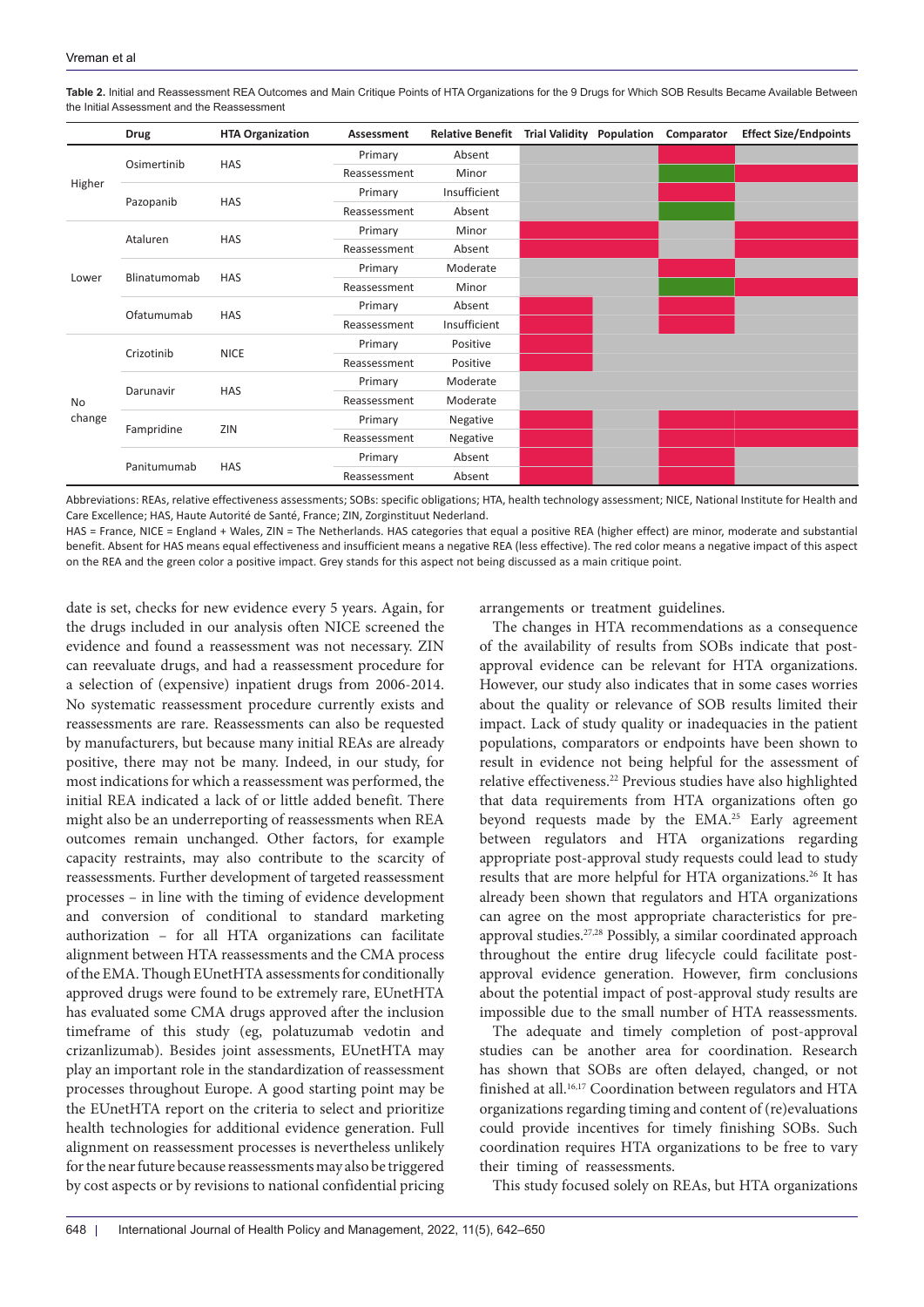have repeatedly emphasized that the limited evidence associated with conditionally approved drugs does not justify their high prices.29,30 Post-approval studies could influence the cost-effectiveness estimate as well as the uncertainty in that estimate by providing more information regarding the drug's relative effects. Indeed, the availability of more longterm results within the crizotinib reassessment of NICE together with a renegotiation of the drug price led to the overall reimbursement recommendation going from negative to positive, even though the REA had been positive from the beginning. Already, many HTA organizations individually experiment with conditional financing schemes, but the results are mixed and their implementation is uncoordinated across countries.31 European coordination between regulators and HTA organizations could result in a joint definition of the necessary evidence to turn a conditional approval and conditional, limited reimbursement into a standard approval and full reimbursement.

## Limitations

Precise descriptions of SOBs are often not (publicly) available at the time of marketing authorization, which means that sometimes we could not determine some characteristics of these studies such as the type of endpoint included. Additionally, SOBs are sometimes changed or added in annual renewal procedures of the CMA.17 These alterations are not explicitly reported in the public domain which means that we may have missed some SOBs. Our inclusion criteria led to a selection of HTA organizations that do not necessarily represent all HTA organizations in Europe. Most HTA organizations did not systematically publish their full dossiers in a language understood by the investigators. For these reasons, some major jurisdictions were excluded from our study (eg, Germany, Italy and Spain) and our results cannot readily be extrapolated to these or other jurisdictions. Last, for the timeline in [Figure 3](#page-5-0), we identified decision dates or, when these were not reported, dossier publication dates, which are arguably a bit later than the actual decision dates.

## **Conclusion**

Results from post-approval studies for conditionally approved drugs are not often used in REAs by HTA organizations, mostly because they are not yet available at the time of assessment. However, when they are available they are almost always used, and they have led to changes in the conclusions about drugs' relative effectiveness. Coordination of the post-approval evidence needs between regulators and HTA organizations, increased oversight over the finishing of post-approval studies, and a more systematic approach to reassessments by HTA organizations may facilitate appropriate patient access to conditionally approved drugs.

## **Ethical issues**

Ethical approval was not required for this study because no patient data has been used. All data included in this study is publicly available.

#### **Competing interests**

HGML reports that he is a member of the Lygature Leadership Team. The other authors declare no support from any organization for the submitted work and no financial relationships with any organizations that might have an interest in the submitted work in the previous three years. All authors report no other relationships or activities that could appear to have influenced the submitted work.

### **Authors' contributions**

RAV, LTB, SvO, WGG, and AKMT devised and planned the study. RAV, LTB and SvO conducted the data extraction and analysis. RAV, LTB, JH, HGML, OHK, MEE, WGG, and AKMT contributed to the interpretation of the results. RAV and LTB drafted the first manuscript. All authors reviewed and revised the manuscript in subsequent iterations. All authors approved the final version of the manuscript.

#### **Disclaimer**

The views expressed in this article are the personal views of the authors and may not be understood or quoted as being made on behalf of or reflecting the position of the agencies or organizations with which the authors are affiliated.

## **Authors' affiliations**

1 Division of Pharmacoepidemiology and Clinical Pharmacology, Utrecht Institute for Pharmaceutical Sciences, Utrecht University, Utrecht, The Netherlands. <sup>2</sup>The National Health Care Institute, Diemen, The Netherlands. <sup>3</sup>Dutch Medicines Evaluation Board, Utrecht, The Netherlands. <sup>4</sup>Department of Innovation Studies, Copernicus Institute of Sustainable Development, Utrecht University, Utrecht, The Netherlands. <sup>5</sup> Faculty of Health Sciences, University of Southern Denmark, Odense, Denmark.

#### **Supplementary files**

<span id="page-7-0"></span>[Supplementary file 1](https://www.ijhpm.com/jufile?ar_sfile=45063) contains Figures S1-S2.

#### **References**

- 1. European Medicines Agency. Guideline on the Scientific Application and the Practical Arrangements Necessary to Implement Regulation (EC) No 507/2006 on the Conditional Marketing Authorisation for Medicinal Products for Human use Falling within the Scope of Regulation (EC) No 726/2004. [https://www.ema.europa.eu/en/](https://www.ema.europa.eu/en/guideline-scientific-application-practical-arrangements-necessary-implement-regulation-ec-no-5072006) [guideline-scientific-application-practical-arrangements-necessary](https://www.ema.europa.eu/en/guideline-scientific-application-practical-arrangements-necessary-implement-regulation-ec-no-5072006)[implement-regulation-ec-no-5072006](https://www.ema.europa.eu/en/guideline-scientific-application-practical-arrangements-necessary-implement-regulation-ec-no-5072006). Accessed May 6, 2019. Updated July 3, 2016.
- 2. Commission Regulation (EC) No 507/2006 of 29 March 2006 on the Conditional Marketing Authorisation for Medicinal Products for Human use Falling within the Scope of Regulation (EC) No 726/2004 of the European Parliament and of the Council. Official Journal of the European Union; 2006.
- 3. Davis C, Naci H, Gurpinar E, Poplavska E, Pinto A, Aggarwal A. Availability of evidence of benefits on overall survival and quality of life of cancer drugs approved by European Medicines Agency: retrospective cohort study of drug approvals 2009-13. *BMJ*. 2017; 359:j4530. doi[:10.1136/bmj.j4530](https://doi.org/10.1136/bmj.j4530)
- 4. Grössmann N, Wild C. Between January 2009 and April 2016, 134 novel anticancer therapies were approved: what is the level of knowledge concerning the clinical benefit at the time of approval? *ESMO Open*. 2016;1(6):e000125. doi:[10.1136/esmoopen-2016-000125](https://doi.org/10.1136/esmoopen-2016-000125)
- 5. Hoekman J, Boon WP, Bouvy JC, Ebbers HC, de Jong JP, De Bruin ML. Use of the conditional marketing authorization pathway for oncology medicines in Europe. *Clin Pharmacol Ther*. 2015;98(5):534- 541. doi:[10.1002/cpt.174](https://doi.org/10.1002/cpt.174)
- 6. Drummond MF, Schwartz JS, Jönsson B, et al. Key principles for the improved conduct of health technology assessments for resource allocation decisions. *Int J Technol Assess Health Care.* 2008;24(3):244-258. doi:[10.1017/s0266462308080343](https://doi.org/10.1017/s0266462308080343)
- 7. European Network for Health Technology Assessment. Endpoints used for Relative Effectiveness Assessment: Health-Related Quality of Life and Utility Measures. https[://www.eunethta.eu/wp-content/](https://www.eunethta.eu/wp-content/uploads/2018/01/Endpoints-used-for-Relative-Effectiveness-Assessment-Health-related-quality-of-life-and-utility-measures_Amended-JA1-Guideline_Final-Nov-2015.pdf) [uploads/2018/01/Endpoints-used-for-Relative-Effectiveness-](https://www.eunethta.eu/wp-content/uploads/2018/01/Endpoints-used-for-Relative-Effectiveness-Assessment-Health-related-quality-of-life-and-utility-measures_Amended-JA1-Guideline_Final-Nov-2015.pdf)[Assessment-Health-related-quality-of-life-and-utility-measures\\_](https://www.eunethta.eu/wp-content/uploads/2018/01/Endpoints-used-for-Relative-Effectiveness-Assessment-Health-related-quality-of-life-and-utility-measures_Amended-JA1-Guideline_Final-Nov-2015.pdf) Amended-JA1-Guideline Final-Nov-2015.pdf. Updated 2015. Accessed May 6, 2019.
- 8. European Network for Health Technology Assessment. Endpoints used for Relative Effectiveness Assessment: Clinical Endpoints. https://www[.eunethta.eu/wp-content/uploads/2018/02/WP7-SG3-GL](https://www.eunethta.eu/wp-content/uploads/2018/02/WP7-SG3-GL-clin_endpoints_amend2015.pdf)clin[\\_endpoints\\_amend2015.pdf](https://www.eunethta.eu/wp-content/uploads/2018/02/WP7-SG3-GL-clin_endpoints_amend2015.pdf). Updated 2015. Accessed May 6,